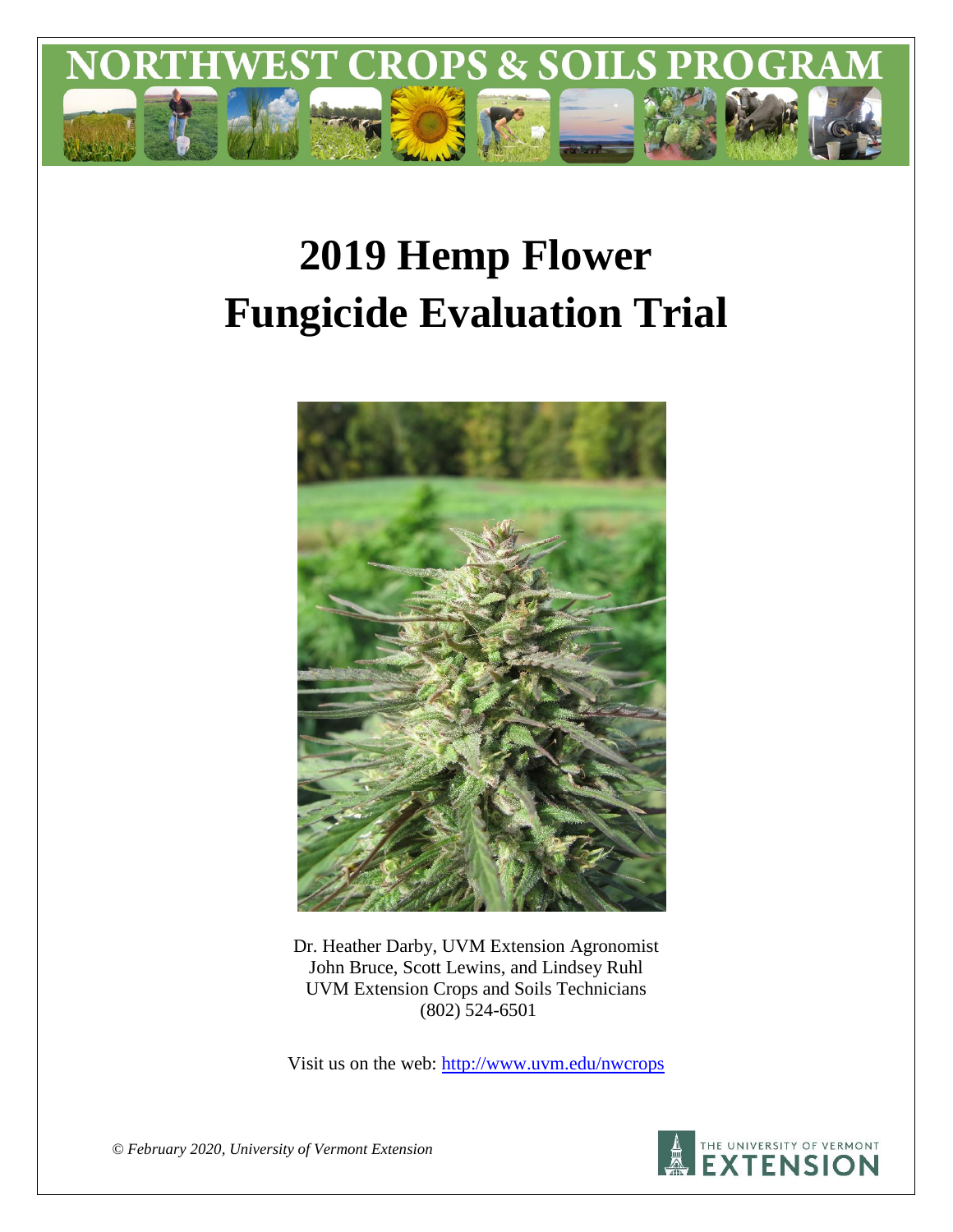#### **2019 HEMP FLOWER FUNGICIDE EVALUATION TRIAL**

Dr. Heather Darby, University of Vermont Extension heather.darby[at]uvm.edu

Hemp is a non-psychoactive variety of *Cannabis sativa L*. The crop is one of historical importance in the U.S. and re-emerging worldwide importance as medical providers and manufacturers seek hemp as a renewable and sustainable resource for a wide variety of consumer and industrial products. Hemp grown for all types of end-use (health supplement, fiber, and seed) contains less than 0.3% tetrahydrocannabinol (THC). Hemp varieties intended to produce a health supplement contain relatively high concentrations of a compound called cannabidiol (CBD), potentially 10-15%. CBD has purported benefits such as relief from inflammation, pain, anxiety, seizures, spasms, and other conditions. The CBD is the most concentrated in the female flower buds of the plant; however, it is also in the leaves and other plant parts as well.

To produce hemp for flower, the plant is generally grown intensively as a specialty crop and the flowers are cultivated for maximum growth. A number of diseases are known to impact the quality and marketability of flower material, and may result in the inability to sell the crop.

*Sclerotinia sclerotiorum (*white mold) can infect stem material and greatly inhibit or completely stop flower development, and result in toppling branches depending on severity. In humid conditions, browning stems and formation of a white mold can be seed on the surface of the stem. As the disease progresses, reproductive structures known as sclerotia develop within stems as hard, black, oblong bodies which can allow the disease to overwinter in detritus or soil.

*Botrytis cinerea* (gray mold) has the potential to impact all types of *Cannabis* and thrives under cool, damp conditions often prevalent in our Northeast climate. Hemp flowers are most susceptible as they are born in dense clusters, creating ideal conditions for this disease. Most common symptoms include browning of flower material and the formation of gray fuzz on the plant material under humid conditions, whereas drier conditions will just result in brown and withered plant flowers. Leaf and stalks may also turn chlorotic and cankers may form further weakening stalks. Reproducing bodies such as the conidia, formed in the gray fuzz, can be blown or splashed from plant to plant or the disease can overwinter on infected seeds or plant debris in the form of sclerotia.

*Glovinomyces spp.* (powdery mildew) is most commonly seen starting as white spots on leaves or stems and can spread covering the entirety of a plant. This disease may be more prevalent with poor air circulation and drier conditions with spores carried by wind. Severe cases of powdery mildew may result in premature yellowing, browning, or dieback, and may impact overall flower quality.

To help farmers succeed, agronomic research on hemp is needed in the United States. University of Vermont, in partnership with the [CASE Institute](https://www.caseinstitute.org/) (https://www.caseinstitute.org/), evaluated the efficacy of four products intended for control of various pathogens including gray mold *(Botrytis cinerea)*, white mold (*Sclerotinia sclerotiorum*), and powdery mildew (*Glovinomyces spp.).* This preliminary study evaluated the efficacy of Cease, Actinovate, Regalia, and Trifecta on control of these three major hemp diseases. Efficacy of these four products was evaluated under two growing conditions: 1.) "indoors" under a plastic hoop house and 2.) "outdoors" without cover. Plastic hoop houses or "caterpillar tunnels" can be an inexpensive alternative to typical high tunnels and can provide greater control over environmental conditions for a variety of crops, yet may provide conditions ideal for various diseases without control.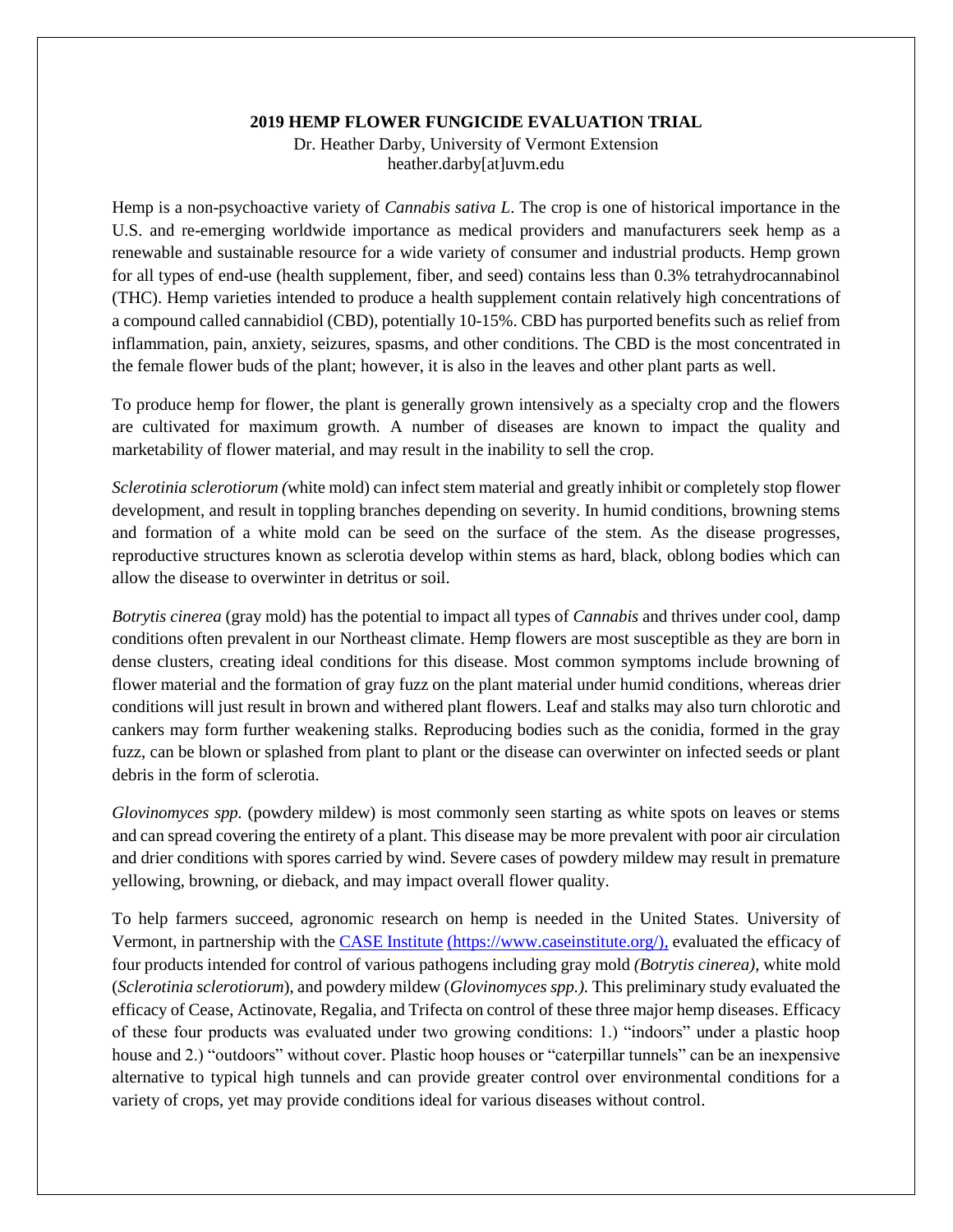A list of currently approved active ingredients and example commercial products for use in industrial hemp cultivation can be found here:

## <https://agriculture.vermont.gov/sites/agriculture/files/documents/PHARM/hemp/Hemp%20products.pdf>

As stated by Vermont Agency of Agriculture, Food and Markets: currently approved active ingredients (as of May 14, 2019) for industrial hemp cultivation must be exempt from a tolerance by US EPA, be intended for unspecified food crops, be registered in Vermont (section 3, or minimum risk), and have an agricultural use label for hemp intended for commercial sale. Products must also be used in accordance with the label and applicators must be Vermont certified if applying product on someone else's hemp crop. Organic and OMRI listings do not automatically make products approved for use on industrial hemp.

# **MATERIALS AND METHODS**

The experimental design was a randomized complete block with split plots and 4 replicates. The main plots were fungicides and the split plots were growing condition (Indoor and Outdoor). Plots consisted of single plants spaced 5' apart in the row and between rows with one buffer plant in between treatments to avoid overspray of products between plants (Table 1). On 19-Jun, clones (var Boax) were transplanted into black plastic mulch with drip tape. Fertility amendments were based on soil test results received from the University of Vermont Agricultural and Environmental Testing Laboratory (Burlington, VT). The field was fertilized with 120 lbs N ac<sup>-1</sup> over the course of six weeks via fertigation. Nitrogen was applied in the form of ammonium nitrate plus sulfur (28-0-0) distributed evenly through 1000 gallons of water using a Dosatron unit. In addition, potassium chloride  $(0-0-62)$  was applied at a rate of 100 lbs ac<sup>-1</sup> just following planting. Based on soil test results, no further nutrients were required for production of hemp. Irrigation was applied on a weekly basis at a rate of 8000 gallons of water per acre delivered via drip tape. Irrigation duration and amount was modified based on weekly rainfall.

|                      | <b>Borderview Research Farm</b>          |
|----------------------|------------------------------------------|
| Location             | Alburgh, VT                              |
| Soil type            | Benson rocky silt loam, 3-5% slope       |
| Previous crop        | Organic corn                             |
| <b>Hemp variety</b>  | Boax                                     |
| Plant spacing (ft)   | 5 x 5                                    |
| <b>Planting date</b> | $19$ -Jun                                |
| <b>Harvest date</b>  | $25$ -Oct                                |
| <b>Fertilization</b> | 120 lbs N $ac^{-1}$ , 60 lbs K $ac^{-1}$ |

**Table 1. Agronomic information for the hemp variety trial 2019, Alburgh, VT.**

From 13-Sep through 15-Oct, fungicide product treatments were applied every 7 to 10 days to treatment plants. Recommended rates of Cease, Actinovate, Regalia, Trifecta, and a Control (water) were mixed in water to fill a 3.6-gallon backpack sprayer (Table 2). Products were applied via a 3.6 gallon Invatech Italia 868 backpack sprayer (Baltimore, MD) with each plant receiving an equal application of fungicide solution applied thoroughly to the entire plant.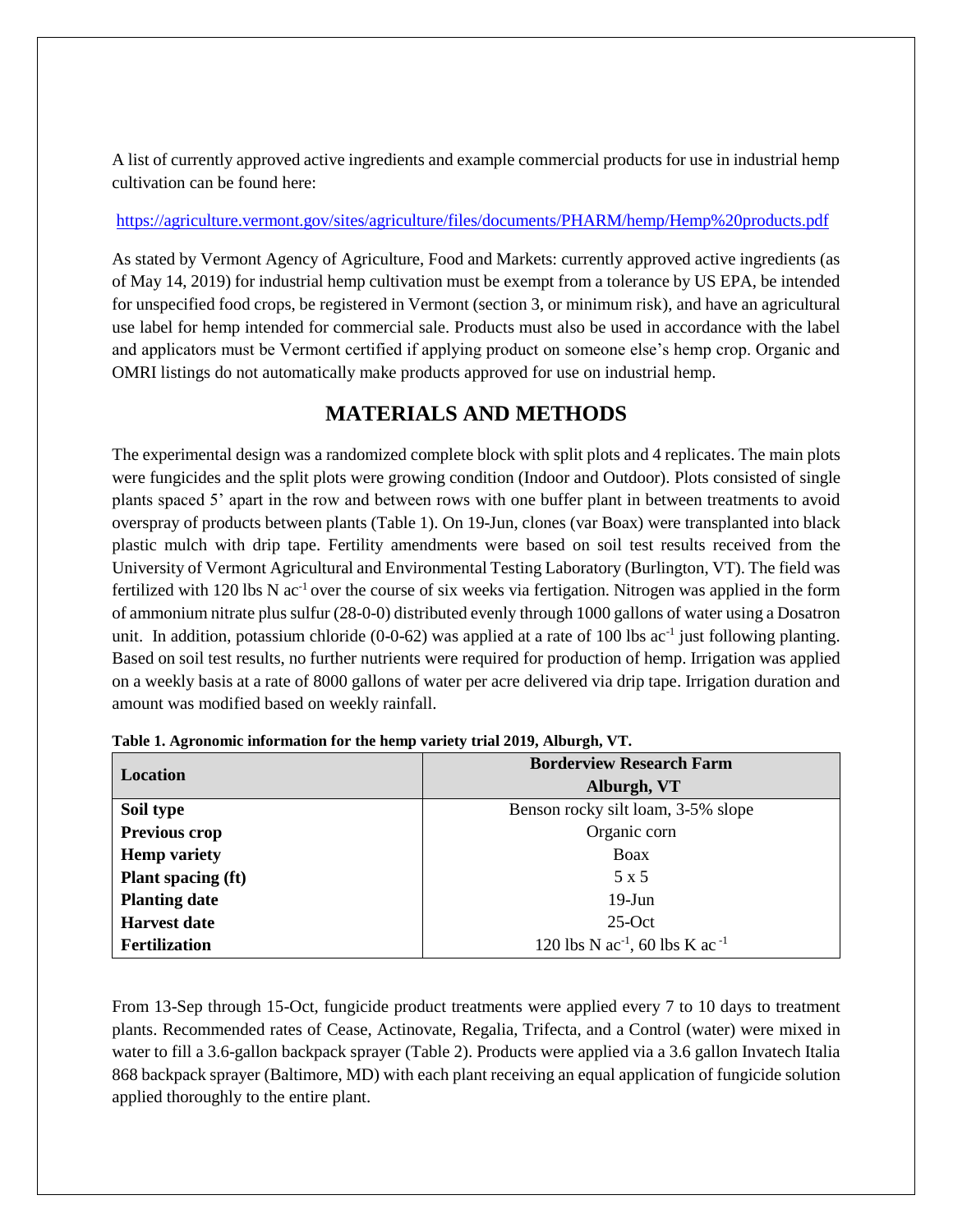## **Table 2. Fungicide application rates.**

| <b>Product</b>         | <b>Application rate</b><br>$ac^{-1}$ |
|------------------------|--------------------------------------|
| <b>Actinovate</b>      | $12 \text{ oz}$                      |
| <b>Cease</b>           | 2 <sub>qt</sub>                      |
| Regalia                | 2 <sub>qt</sub>                      |
| <b>Trifecta</b>        | $25 \text{ oz}$                      |
| <b>Control</b> (water) | N/A                                  |

## **Actinovate AG**

Actinovate (Novozymes BioAg Inc., EPA Reg. No. 73314-1) contains a strain of *Streptomyces lydicus* and can be used to suppress or control foliar fungal, root rot, and damping off pathogens. This product is labeled for use against downy mildew and other pathogens. Actinovate AG contains live spores of the *Streptomyces* microbe and works best if it is used prior to disease onset.

http://www.monsantobioag.com/global/us/Products/Documents/actinovateag\_biofungi\_18oz\_case\_calif [4\\_13114.pdf](http://www.monsantobioag.com/global/us/Products/Documents/actinovateag_biofungi_18oz_case_calif_4_13114.pdf)

## **Cease**

Cease (Bioworks Inc., EPA Reg. No. 264-1155-68539) contains a strain of *Bacillus subtilis* and uses multisite modes of action to avoid the development of resistance. This product can be used to control a variety of fungal pathogens and bacterial diseases and is intended for use as both a foliar spray and a soil drench. Cease is to be used at the onset of favorable disease conditions prior to the onset of symptoms.

<http://www.bioworksinc.com/products/cease.php>

## **Regalia**

Regalia (Marrone Bio Innovations, EPA Reg. No. 84059-3) is a broad-spectrum bio-fungicide that is active against soil borne and foliar pathogens. The active ingredient is extracted from giant knotweed (*Fallopia sachalinensis*). Regalia works by stimulating the plant's natural defenses and has antifungal and antibacterial properties.

<http://marronebioinnovations.com/ag-products/brand/regalia/>

## **Trifecta**

Trifecta Crop Control (Trifecta LLC, EPA/FIFRA exempt (25b) insecticide/fungicide) is a nano-emulsified essential oil based multi-purpose mold, mildew and pest control. The active ingredients include soap, isopropyl alcohol, thyme oil, clove oil, garlic oil, vinegar, peppermint oil, corn oil, geraniol, citric acid and rosemary oil. Trifecta uses the various essential oils to act as a repellent, suffocant, reproductive inhibitor, and fungicide and can be applied directly to foliage or as a soil drench depending on target pest.

<https://www.trifecta.com.bz/>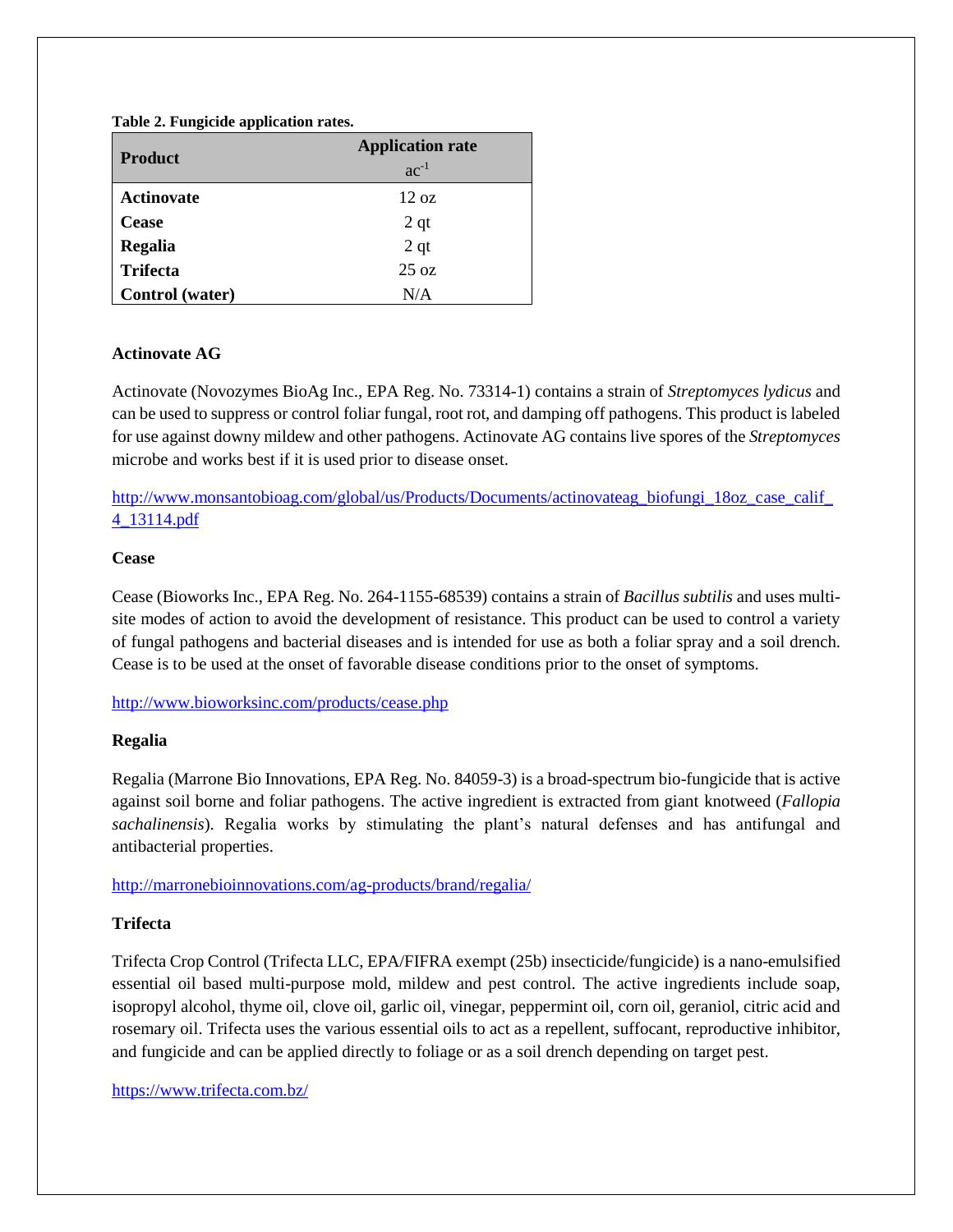On a weekly basis, scouting took place from 13-Sep until 15- Oct. One plant per plot was scouted for major diseases. Entire plant assessments were made for disease with total number of infected buds, leaves, or stems counted and severity rated for gray mold *(Botrytis cinerea)* (Image 1), white mold (*Sclerotinia sclerotiorum*) (Image 2), and powdery mildew (*Glovinomyces spp.)* (Image 3)*.* Severity was rated on a 1-5 scale, with a rating of 1 being least severe and a rating of 5 being most severe. Least severe cases were noted as single flower clusters showing degradation or infection, most severe cases would be indicative of entire stems or colas showing disease infection.

On 25-Oct, two pounds of plant material was harvested from flowering branches distributed across the plant. This subsample was used to determine the percentage of unmarketable, diseased flower material from each treatment. Smaller branched sections and larger "fan" or "sun" leaves were removed by hand, while smaller leaves were left attached since they subtend from the flower bract.

The data were analyzed using mixed model analysis using the mixed procedure of SAS (SAS Institute, 1999). Mean comparisons were made using the Least Significant Difference (LSD) procedure when the F-test was considered significant ( $p<0.10$ ). Data was analyzed using the PROC MIXED procedure in SAS with the Tukey-Kramer adjustment, which means that each variable was analyzed with a pairwise comparison (i.e. 'variety 1' statistically outperformed 'variety 2', 'variety 2' statistically outperformed 'variety 3', etc.). Relationships between variables were analyzed using the GLM procedure.



**Image 1.** *Botrytis cinerea on hemp flower, Alburgh, VT.*



**Image 2.** *Sclerotinia sclerotiorum* **on hemp stem. Alburgh, VT.**



**Image 3.** *Glovinomyces spp.* **on hemp plant. Alburgh, VT.**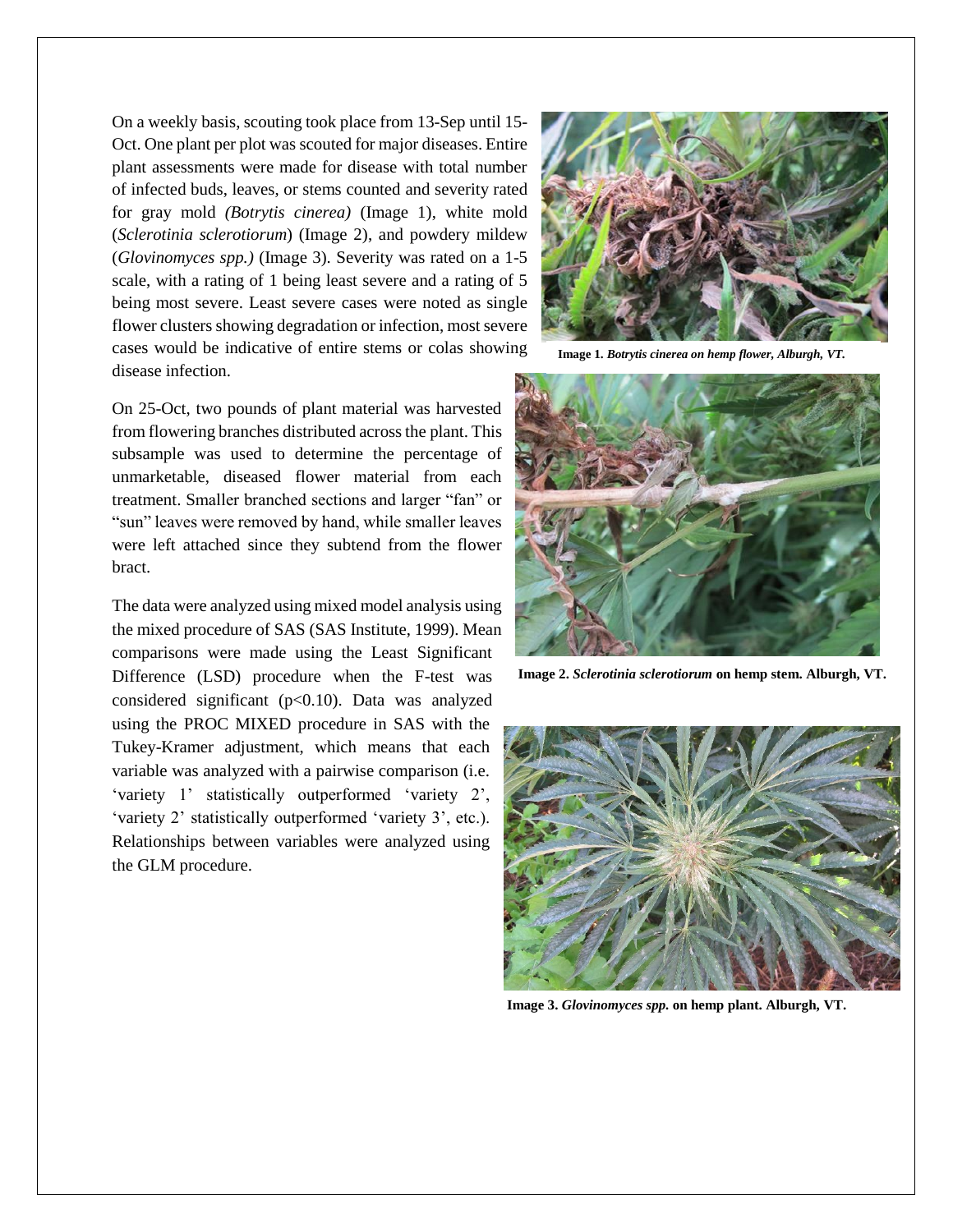Variations in yield and quality can occur because of variations in genetics, soil, weather, and other growing conditions. Statistical analysis makes it possible to determine whether a difference among treatments is real or whether it might have occurred due to other variations in the field. At the bottom of each table a p-value is presented for each variable that showed statistical significance (p-value  $\leq 0.10$ ). In this case, the difference between two treatments within a column is equal to or greater than the least significant difference (LSD) value and you can be sure that for 9 out of 10 times, there is a real difference between the two treatments. In this example, hybrid 3 is significantly different from hybrid 1 but not from hybrid 2. Hybrid 2 and hybrid 3 have share the same letter 'a' next to their yield value, to indicate that these results are statistically similar. The difference between hybrid 3 and hybrid 2 is equal to 1.5, which is less than the

LSD value of 2.0. This means that these hybrids did not differ in yield. The difference between hybrid 3 and hybrid 1 is equal to 3.0, which is greater than the LSD value of 2.0. This means that the yields of these hybrids were significantly different from one another. The letter 'b' next to hybrid 1's yield value shows that this value is significantly different from hybrid 2 and hybrid 3, which have the letter 'a' next to their value.

| <b>Treatment</b>           | Yield            |
|----------------------------|------------------|
| Hybrid 1                   | 6.0 <sub>b</sub> |
| Hybrid 2                   | 7.5a             |
| Hybrid 3                   | 9.0a             |
|                            |                  |
| LSD (p-value $\leq 0.10$ ) | 2.0              |
|                            |                  |

Participants of State Hemp Programs intending to grow are required to follow state and federal regulations regarding hemp production and registration. Growers must register within their intended state for production and must adhere to most current or active rules and regulations for production within a grower's given state. Regulations are subject to change from year to year with the development and approval of proposed program rules and it is important to note that regulations may vary across state lines and may be impacted by pending federal regulations. Please refer to this

https://agriculture.vermont.gov/sites/agriculture/files/documents/PHARM/hemp/Industrial Hemp Rule [%20SOS\\_05172019.pdf](https://agriculture.vermont.gov/sites/agriculture/files/documents/PHARM/hemp/Industrial_Hemp_Rule_%20SOS_05172019.pdf) for a detailed outline of proposed rules in Vermont. Additional information regarding the Vermont Agency of Agriculture, Food and Markets (VAAFM) Hemp Program can be found on the VAAFM website here:

[https://agriculture.vermont.gov/public-health-agricultural-resource-management-division/hemp-program.](https://agriculture.vermont.gov/public-health-agricultural-resource-management-division/hemp-program)

# **RESULTS**

Seasonal precipitation and temperature were recorded with a Davis Instrument Vantage Pro2 weather station, equipped with a WeatherLink data logger at Borderview Research Farm in Alburgh, VT (Table 3). The month of July was hot and dry when compared to the 30-year average, followed by a slightly cooler than normal August and September. Fortunately, October saw higher than normal temperatures allowing the hemp plants to develop fully. July and August were below average precipitation amounts but this was made up or during the month of October. Overall, there were an accumulated 2211 Growing Degree Days (GDDs) this season, approximately 197 more than the historical average, with much of the heat coming mid-season. Hemp plants received supplemental irrigation to account for precipitation deficits throughout the growing season, as needed.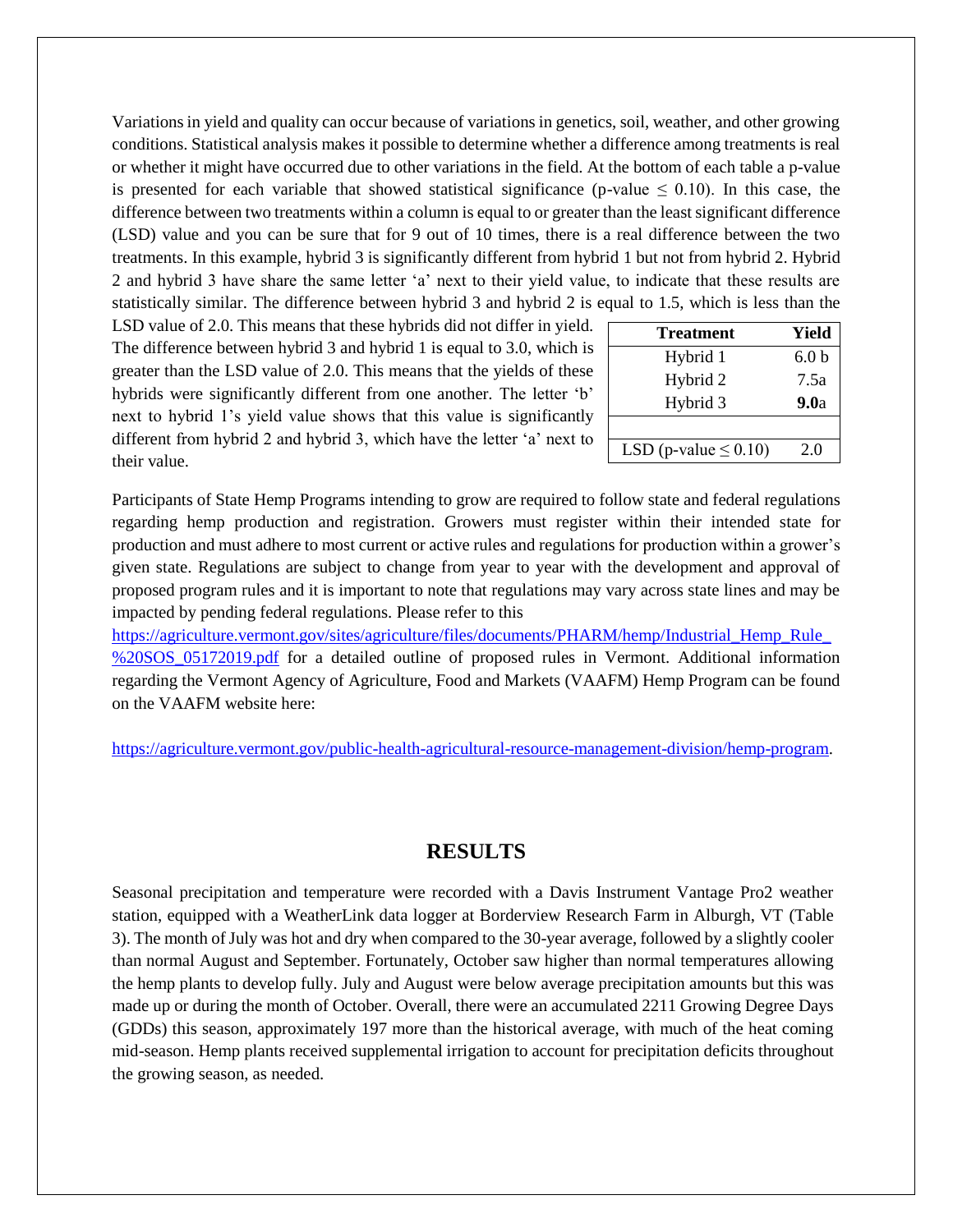| June  | July    | August  | September | October |
|-------|---------|---------|-----------|---------|
| 69.2  | 73.5    | 68.3    | 60.0      | 50.8    |
| 0.84  | 2.84    | $-0.53$ | $-0.62$   | 0.14    |
|       |         |         |           |         |
| 1.71  | 2.34    | 3.50    | 3.87      | 3.85    |
| 0.33  | $-1.81$ | $-0.41$ | 0.23      | 1.88    |
|       |         |         |           |         |
| 446   | 716     | 568     | 335       | 146     |
| $-29$ | 76      | $-13$   | 17        | 146     |
|       |         |         |           |         |

**Table 3. Seasonal weather data collected in Alburgh, VT, 2019.**

Based on weather data from a Davis Instruments Vantage Pro2 with WeatherLink data logger. Historical averages are for 30 years of NOAA data (1981-2010) from Burlington, VT.

#### *Fungicide x location interactions*

There were statistically significant fungicide x location interactions for the seasonal average of gray mold severity and white mold incidence within this trial. These interactions indicate that the fungicide treatments performed differently depending on growing conditions. Applying Cease in the indoor location may be slightly more effective than when applying in the outdoor location for white mold control (Figure 1). Conversely, Trifecta may be more effective when applied in an outdoor location compared to indoors.



**Figure 1. Interaction of fungicide applications and location for average white mold infected stems plant-1 ,Alburgh, VT, 2019.**

In the case of gray mold severity, Actinovate, Cease, and Trifecta appeared to be more effective in reducing severity in the indoor location compared to outdoors, whereas Regalia appeared to be more effective in reducing severity in the outdoor location (Figure 2). As a number of these products were derived from biological sources, they may respond to locational growing conditions differently, potentially impacting their efficacy under varied conditions.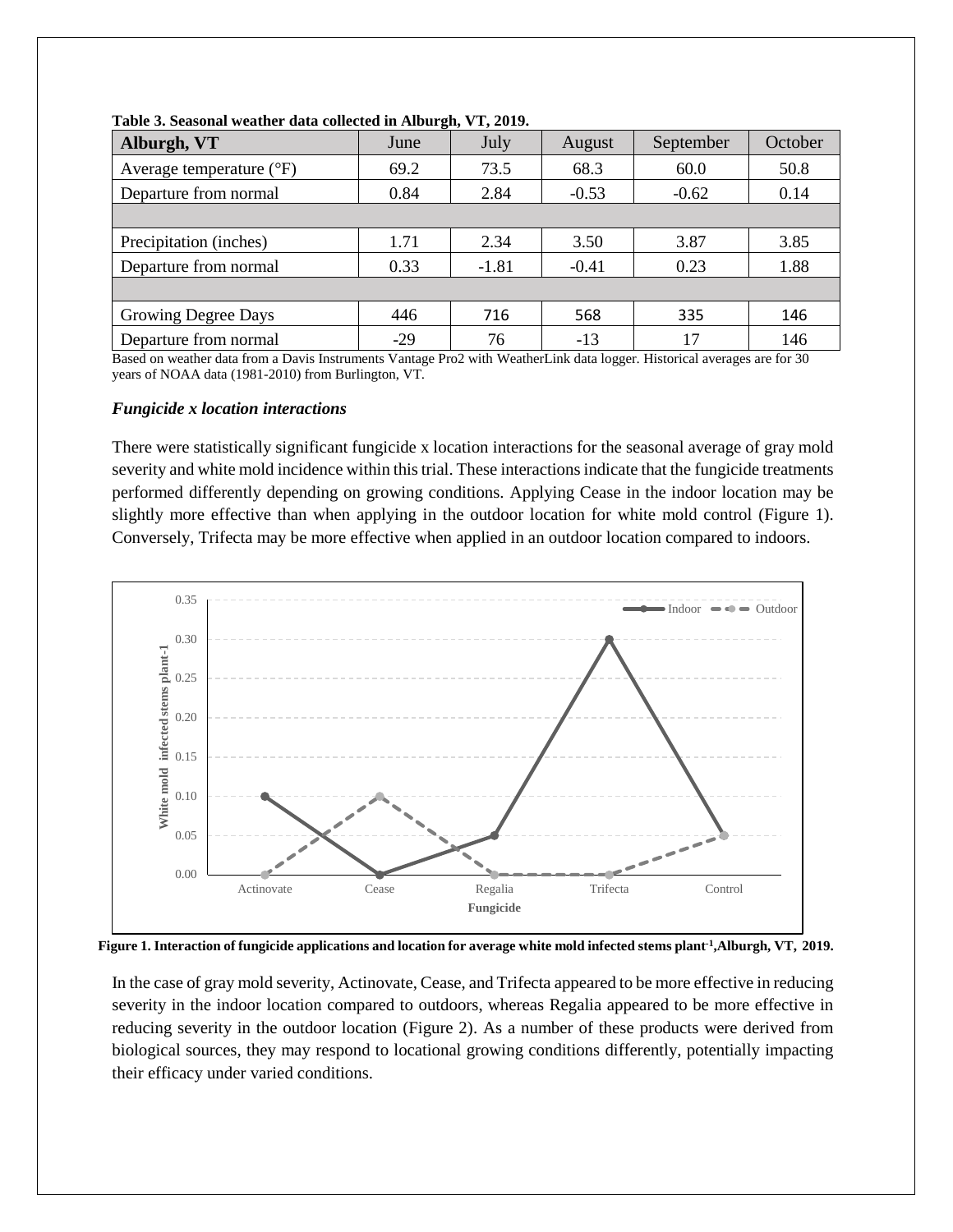

**Figure 2. Interaction of fungicide applications and location for average gray mold severity, Alburgh, VT, 2019.**

## *Impact of fungicide*

Scouting took place from 13-Sep through 15-Oct and results were recorded for disease incidence and severity at each date. Table 4 shows the incidence and severity of disease averaged across all scouting events. Severity was rated on a 1-5 scale, with a rating of 1 being least severe and a rating of 5 being most severe. Least severe cases for gray mold were noted as single flower clusters showing degradation or infection, most severe cases would be indicative of entire stems or colas showing disease infection. Least severe cases of white mold were noted as having single point infections on stems with most severe cases including branches entirely molded or browned. Least severe cases of powdery mildew were noted as small white spots on leaves with severe cases having leaves entirely covered with white powdery symptoms.

There were low levels of disease incidence recorded throughout the scouting period. When averaged over the entire scouting period, the incidence and severity of disease in the control treatment was not significantly different from the top performing fungicide treatment. In a few cases, the fungicide treatment had more disease than the control. In this study, the fungicide treatments appeared to provide little control of the target diseases (Table 4).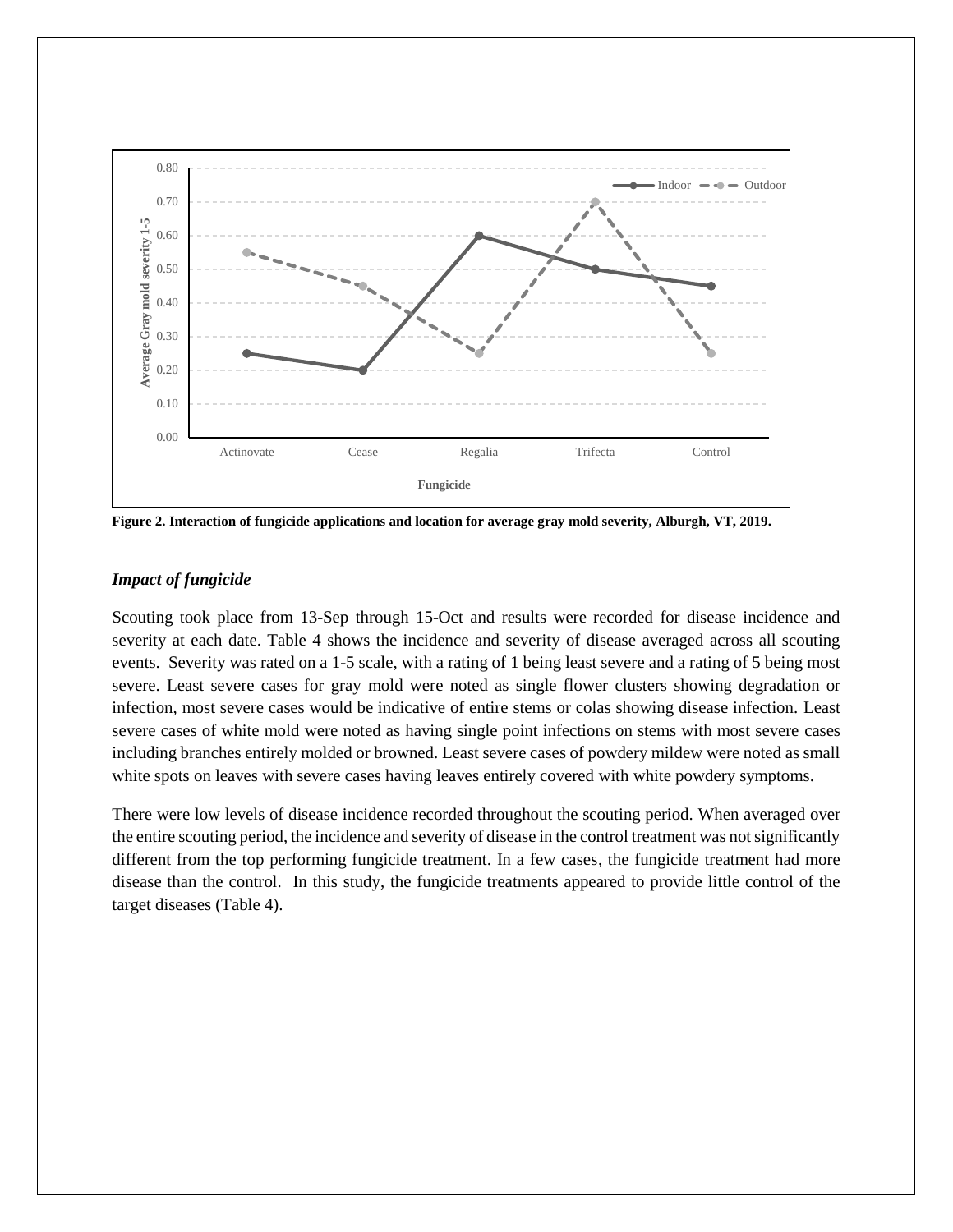| <b>Treatment</b>  | <b>Powdery mildew</b> |                  |                           | <b>White mold</b> |                           | <b>Grav</b> mold  |
|-------------------|-----------------------|------------------|---------------------------|-------------------|---------------------------|-------------------|
|                   | # infected            |                  | # infected                |                   | # infected                |                   |
|                   | leaves $plant1$       | severity $1-5$ . | stems plant <sup>-1</sup> | severity 1-5      | colas plant <sup>-1</sup> | severity 1-5      |
| <b>Actinovate</b> | $0.05$ ab†            | 0.05             | $0.05$ ab                 | 0.00a             | 0.55                      | $0.40$ ab         |
| <b>Cease</b>      | 0.23 <sub>b</sub>     | 0.05             | $0.05$ ab                 | $0.10$ ab         | 0.43                      | 0.33a             |
| Regalia           | $0.08$ ab             | 0.03             | 0.03a                     | $0.13$ ab         | 0.45                      | $0.43$ ab         |
| <b>Trifecta</b>   | 0.00a                 | 0.00             | 0.15 <sub>b</sub>         | 0.20 <sub>b</sub> | 0.70                      | 0.60 <sub>b</sub> |
| Control           | 0.00a                 | 0.00             | $0.05$ ab                 | $0.08$ ab         | 0.68                      | 0.35a             |
| LSD(0.10)         | 0.19                  | $NS \t{Y}$       | 0.11                      | 0.19              | <b>NS</b>                 | 0.24              |
| <b>Trial mean</b> | 0.07                  | 0.03             | 0.07                      | 0.10              | 0.56                      | 0.42              |

**Table 4. Average disease incidence and severity for powdery mildew, white mold, and gray mold for applied fungicides, Alburgh, VT, 2019.**

†Within a column treatments marked with the same letter were statistically similar (p=0.10). Top performers are in **bold. ‡**Rating of 1-5 where 1= least severe and 5=most severe.

**¥** NS – There was no statistical difference between treatments in a particular column (p=0.10).

While none of these diseases appeared to be in great presence over the course of the scouting period, it is worth noting that disease was most prevalent and severe in the last week of scouting (Table 5). While there was no significant difference in powdery mildew and white mold incidence or severity, there were significant differences amongst treatments for the severity of gray mold on flowers. Gray mold appeared to be most severe in the Trifecta treatment and was only significantly different from the Cease treatment. Cease performed similarly to all other treatments.

| Table 5. 15-Oct disease incidence and severity for powdery mildew, white mold, and gray mold for |  |  |  |  |  |
|--------------------------------------------------------------------------------------------------|--|--|--|--|--|
| applied fungicides, Alburgh, VT, 2019.                                                           |  |  |  |  |  |

| <b>Treatment</b>  |                  | <b>Powdery mildew</b> | White mold                |              | <b>Gray mold</b>          |                   |  |
|-------------------|------------------|-----------------------|---------------------------|--------------|---------------------------|-------------------|--|
|                   | # infected       |                       | # infected                |              | # infected                | severity          |  |
|                   | leaves $plant-1$ | severity $1-5$ .      | stems plant <sup>-1</sup> | severity 1-5 | colas plant <sup>-1</sup> | $1-5$             |  |
| <b>Actinovate</b> | 0.25             | 0.25                  | 0.25                      | 0.00         | 2.25                      | $1.63$ ab         |  |
| <b>Cease</b>      | 0.50             | 0.13                  | 0.25                      | 0.50         | 1.38                      | 1.25a             |  |
| Regalia           | 0.00             | 0.00                  | 0.13                      | 0.63         | 1.88                      | 1.88 ab           |  |
| <b>Trifecta</b>   | 0.00             | 0.00                  | 0.50                      | 0.75         | 3.00                      | 2.50 <sub>b</sub> |  |
| Control           | 0.00             | 0.00                  | 0.13                      | 0.25         | 3.13                      | $1.50$ ab         |  |
| LSD(0.10)         | <b>NS</b>        | <b>NS</b>             | <b>NS</b>                 | <b>NS</b>    | <b>NS</b>                 | 1.13              |  |
| <b>Trial mean</b> | 0.15             | 0.08                  | 0.25                      | 0.43         | 2.33                      | 1.75              |  |

†Within a column treatments marked with the same letter were statistically similar (p=0.10). Top performers are in **bold. ‡**Rating of 1-5 where 1= least severe and 5=most severe.

**¥** NS – There was no statistical difference between treatments in a particular column (p=0.10).

On 25-Oct, two pounds of hemp flower was harvested at random from various flowering branches distributed across the plant. This was used to determine the percentage of unmarketable flower caused by disease (Table 6). The quantity of diseased flower was low across all fungicide treatments with a trial average of 1.87%. Cease had a significantly lower amount of diseased flower (0.800%) compared to all other treatments. Actinovate and Trifecta had significantly more diseased material than all other treatments.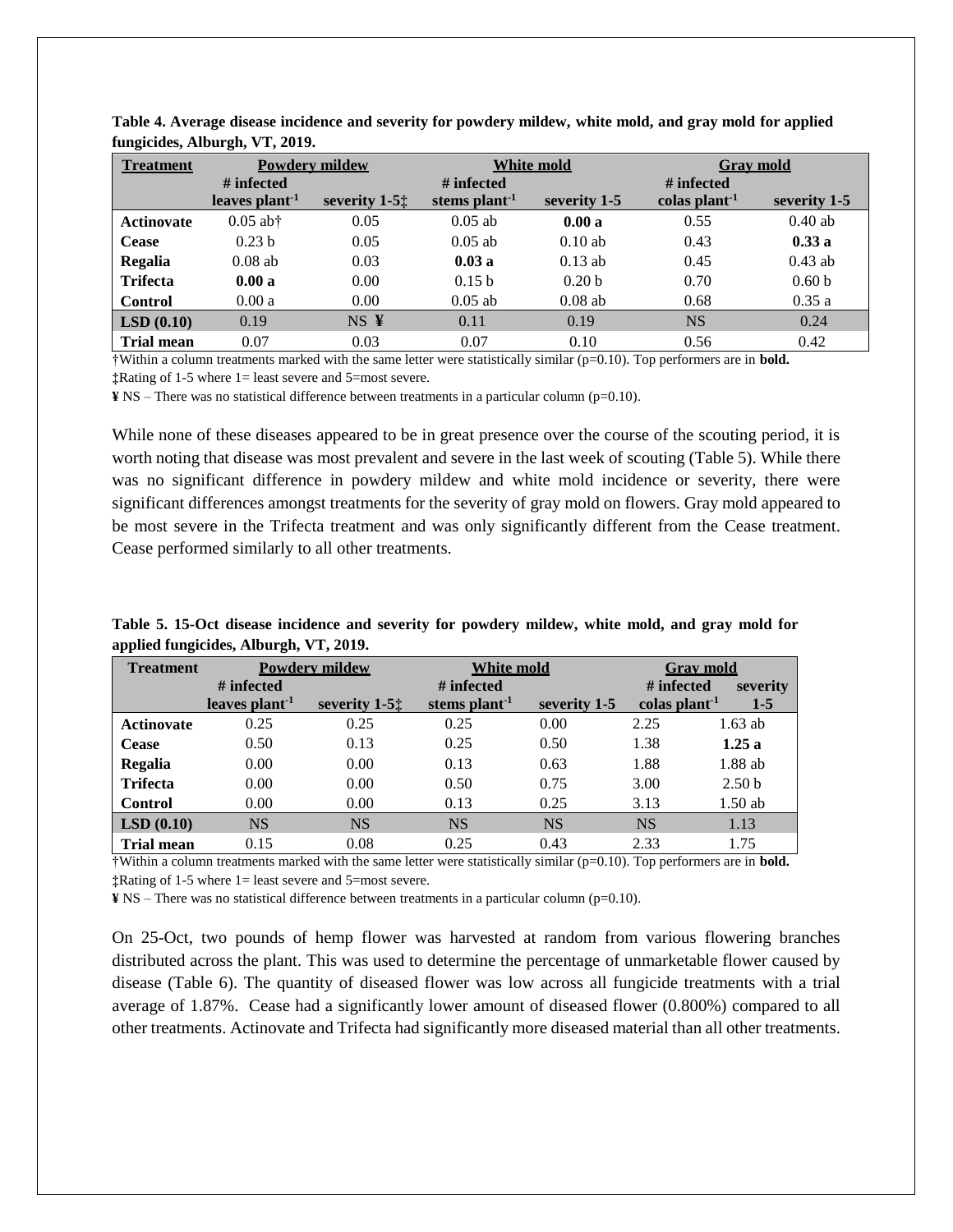| <b>Treatment</b>  | <b>Diseased flower</b> |
|-------------------|------------------------|
|                   | $\frac{6}{9}$          |
| <b>Actinovate</b> | 2.71 <sub>b</sub>      |
| <b>Cease</b>      | 0.800a                 |
| <b>Regalia</b>    | $1.64$ ab              |
| <b>Trifecta</b>   | $2.27$ ab              |
| <b>Control</b>    | $1.91$ ab              |
| LSD(0.10)         | 0.156                  |
| <b>Trial mean</b> | 1.87                   |

**Table 6. Percentage of diseased flower material at harvest for applied fungicides, Alburgh, VT, 2019.**

†Within a column treatments marked with the same letter were statistically similar (p=0.10). Top performers are in **bold.** 

## *Impact of location*

Overall, location appeared to have no impact on the incidence or severity of any disease throughout the entirety of the scouting period, or while looking at the percentage of diseased harvested material (Tables 7 and 9).

| Table 7. Average disease incidence and severity for powdery mildew, white mold, and gray mold for location, |  |
|-------------------------------------------------------------------------------------------------------------|--|
| Alburgh, VT 2019.                                                                                           |  |

|                       | <b>Powdery mildew</b> |                                            | <b>White mold</b>         |              | <b>Grav</b> mold          |              |
|-----------------------|-----------------------|--------------------------------------------|---------------------------|--------------|---------------------------|--------------|
| <b>Treatment</b>      | # infected            |                                            | $\#$ infected             |              | $#$ infected              |              |
|                       | leaves $plant1$       | severity $1-5$ <sup><math>\pm</math></sup> | stems plant <sup>-1</sup> | severity 1-5 | colas plant <sup>-1</sup> | severity 1-5 |
| <b>Indoor</b>         | 0.08                  | 0.02                                       | 0.10                      | 0.15         | 0.44                      | 0.40         |
| <b>Outdoor</b>        | 0.06                  | 0.03                                       | 0.03                      | 0.05         | 0.68                      | 0.44         |
| $\mathbf{LSD}$ (0.10) | NS <sub>Y</sub>       | <b>NS</b>                                  | <b>NS</b>                 | <b>NS</b>    | NS                        | <b>NS</b>    |
| <b>Trial mean</b>     | 0.07                  | 0.03                                       | 0.07                      | 0.10         | 0.56                      | 0.42         |

†Within a column treatments marked with the same letter were statistically similar (p=0.10). Top performers are in **bold. ‡**Rating of 1-5 where 1= least severe and 5=most severe.

**¥** NS – There was no statistical difference between treatments in a particular column (p=0.10).

During the last scouting date, white mold incidence was significantly higher outdoors (Table 8). While not significantly different, gray mold and powdery mildew incidence and severity was highest in the outdoor location.

## **Table 8. 15-Oct disease incidence and severity for powdery mildew, white mold, and gray mold for location, Alburgh, VT, 2019.**

|                   |                 | <b>Powdery mildew</b> | <b>White mold</b>         |              | <b>Grav</b> mold          |              |
|-------------------|-----------------|-----------------------|---------------------------|--------------|---------------------------|--------------|
| <b>Treatment</b>  | # infected      |                       | # infected                |              | # infected                |              |
|                   | leaves $plant1$ | severity $1-5$ .      | stems plant <sup>-1</sup> | severity 1-5 | colas plant <sup>-1</sup> | severity 1-5 |
| <b>Indoor</b>     | 0.00            | 0.00                  | 0.40                      | 0.65         | 1.75                      | 1.60         |
| <b>Outdoor</b>    | 0.30            | 0.15                  | 0.10                      | 0.20         | 2.90                      | 1.90         |
| LSD(0.10)         | NS <sub>Y</sub> | NS                    | 0.29                      | NS           | <b>NS</b>                 | <b>NS</b>    |
| <b>Trial mean</b> | 0.15            | 0.08                  | 0.25                      | 0.43         | 2.33                      | 1.75         |

†Within a column treatments marked with the same letter were statistically similar (p=0.10). Top performers are in **bold. ‡**Rating of 1-5 where 1= least severe and 5=most severe.

**¥** NS – There was no statistical difference between treatments in a particular column (p=0.10).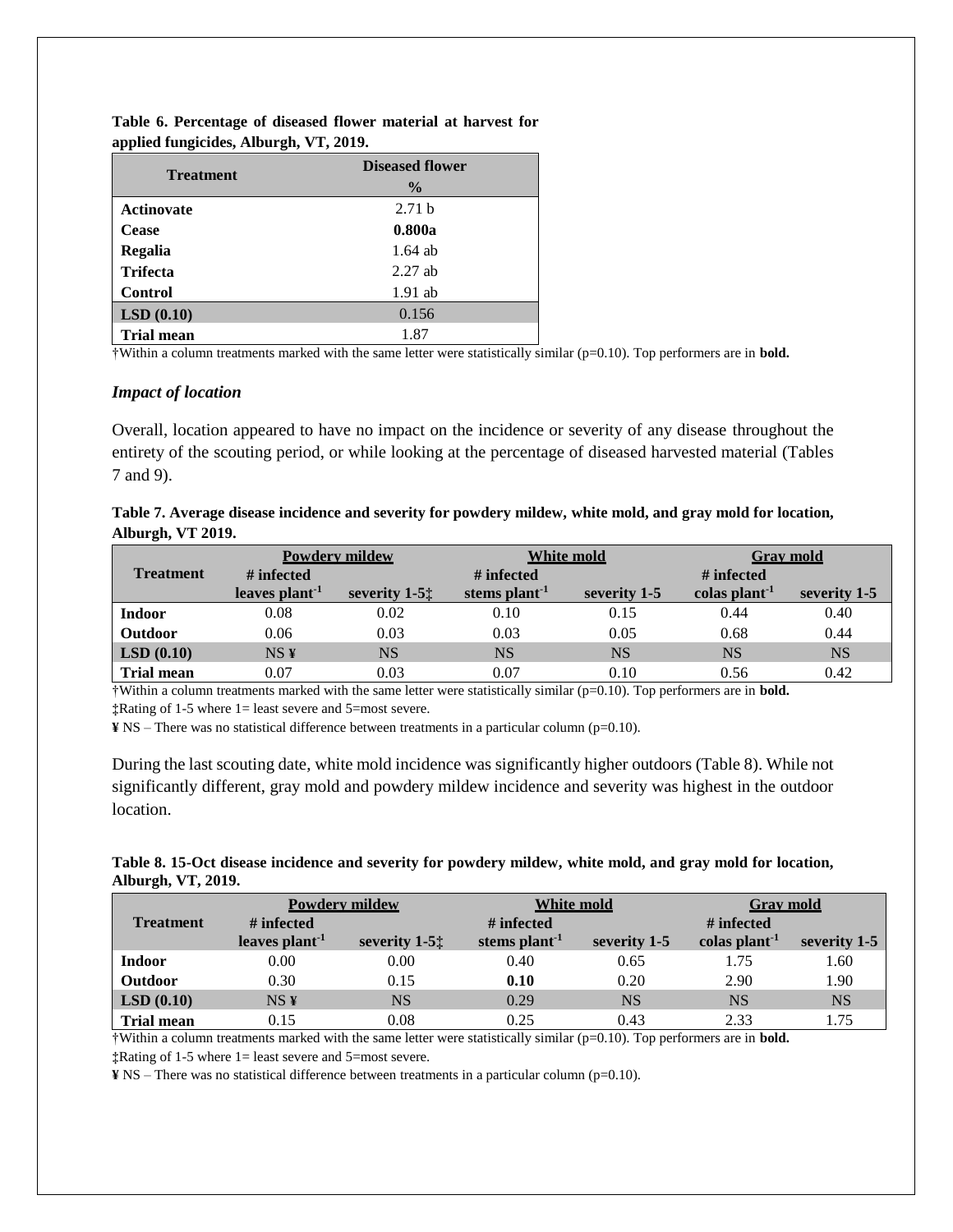| <b>Treatment</b>  | <b>Diseased flower</b> |
|-------------------|------------------------|
|                   | $\frac{0}{0}$          |
| <b>Indoor</b>     | 1.43                   |
| Outdoor           | 2.30                   |
| LSD(0.10)         | NS <sub>Y</sub>        |
| <b>Trial mean</b> | 1.87                   |

|  | Table 9. Percentage of diseased flower material at harvest for location, Alburgh, VT, 2019. |  |  |
|--|---------------------------------------------------------------------------------------------|--|--|
|  |                                                                                             |  |  |

**¥** NS – There was no statistical difference between treatments in a particular column (p=0.10).

# **DISCUSSION**

During the scouting period, the vast majority of plants were not impacted by disease until the last two weeks of scouting. At this point, powdery mildew, gray mold, and white mold became much more prevalent on plants within the trial area. Throughout this trial, we observed a large amount of branch splitting as terminal bud mass increased, which may have provided opportunity for some infection points for disease during these later periods of scouting. Large plant size, later maturation and harvest dates, and dense growth structure of Boax variety may have been contributing factors that could increase chance of disease. Overall, the disease incidence and severity of this variety was low and may indicate some resistance to disease. During weekly scouting, the control treatment performed as good or better than all fungicide treatments in the trial. However, when measuring percentage of flower material at harvest with disease, it appeared that treatment with the fungicide Cease was most effective in controlling disease. Due to the influence of yearly weather on disease incidence and severity, this study should be repeated to further determine efficacy of these products in hemp.

Overall, there were few differences between plants in the indoor location indicating that this particular covered structure may not have much of an impact on the disease incidence and severity regardless of fungicide applications. The use of a caterpillar structure for hemp production could potentially provide the added benefits of season extension and environmental control without increasing the chance of disease, however this represents only one year of data.

As stated by Vermont Agency of Agriculture, Food and Markets: currently [approved active ingredients](https://agriculture.vermont.gov/sites/agriculture/files/documents/PHARM/hemp/Hemp%20products.pdf) [\(https://agriculture.vermont.gov/sites/agriculture/files/documents/PHARM/hemp/Hemp%20products.pdf\)](https://agriculture.vermont.gov/sites/agriculture/files/documents/PHARM/hemp/Hemp%20products.pdf) as of May 14, 2019, for industrial hemp cultivation must be exempt from a tolerance by US EPA, be intended for unspecified food crops, be registered in Vermont (section 3, or minimum risk), and have an agricultural use label for hemp intended for commercial sale. Products must also be used in accordance with the label and applicators must be Vermont certified if applying product on someone else's hemp crop. Organic and OMRI listings do not automatically make products approved for use on industrial hemp. The list provided by the VAAFM includes products designed to be used as pesticides, including those specific as fungicides. The products tested within this trial were applied for experimental purposes and use within this trial does not indicate their allowance for use in industrial hemp cultivation.